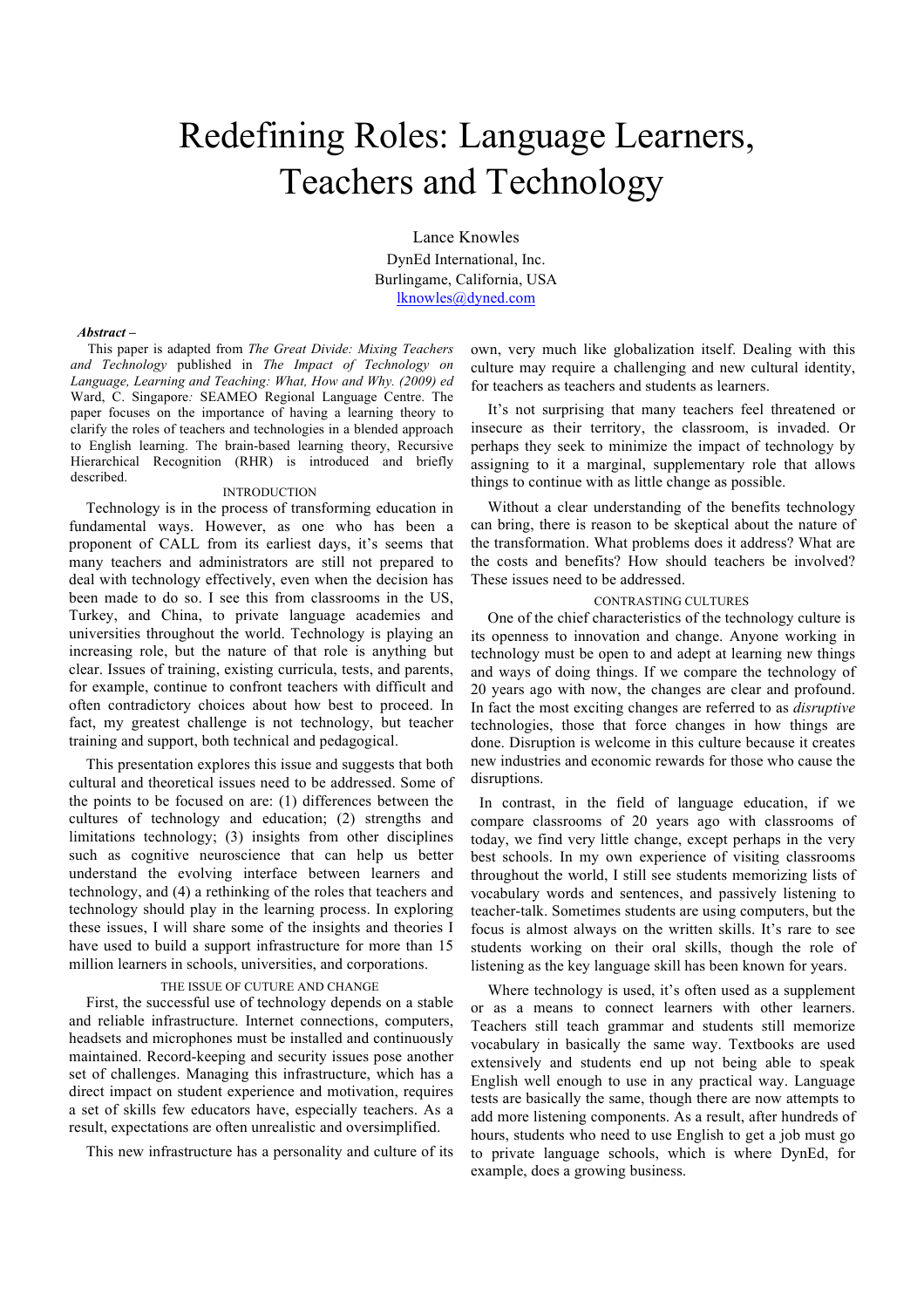One conclusion we might draw from these observations is that the education community resists change, especially if that change means to actually change. In Korea, for example, there is lots of talk about the necessity to change how English is taught, yet upon further investigation there is an implicit expectation that change should not really disrupt how things are done. There is a need to satisfy parents, for example, who want change but who still think of language learning in the traditional way, with a reliance on textbooks and memorizing vocabulary. Though it failed for the parents, parents expect the same approach to work wonders for their children.

In other words, there is pressure to change education, but with little or no real change. This of course is not surprising. The figure below shows how people generally react to change, especially if it's a paradigm shift, which is what technology represents. Some are more open than others, and can take a leading role. Others are resistant – resistant to the point that efforts to sway them can be counter-productive. Therefore, it's important to identify those who can facilitate change. These are the people who can help build successful models. Equally important is to identify those who are against change or who remain skeptical, often for good reason. In my experience, it's best to let them continue doing what they are doing. Attempts to push them too soon are seldom successful and can be a waste of valuable resources.



I bring this up because it's important to recognize that not everyone is ready for change, especially when the benefits are unclear, or when the skills required, such as oral fluency in English, are not present. Therefore, significant change should be done in incremental steps, with the right people, and with a support plan in place to help those who are ready to develop the necessary skills.

In fact, the lack of oral fluency among teachers is a major problem and an impediment to change. It impedes change because it limits what kind of change is possible. Even in affluent countries like Japan and Korea, there are a significant number of English teachers who have so little confidence in their English that they avoid contact with native speakers. This problem is one that can be addressed with technology and is something we work on every day. In fact, we have developed a training course for English teachers!

And at the other end of the spectrum, there are large numbers of native-speaker English teachers who, though fluent, lack basic teaching skills. These teachers can also impede change, perhaps because it's more difficult for them to admit that what they are doing might not be the best way to meet the long-term needs of their students. Just because they are native speakers doesn't exclude them from the need to adapt and switch paradigms as conditions change.

For all groups, to expedite change, there first needs to be a

recognition of what isn't working. It needs to be pointed out, for example, that many students with very large vocabularies cannot hold a simple conversation. And second, there needs to be leadership and a willingness to understand that change takes time. There should also be a means for assessment and accountability, including a realization that existing tests and metrics are inadequate. Old metrics, for example – tests that measure passive vocabulary or relatively obscure points of grammar – are part of the problem.

Again, this is an area where technology can play an important role. In our system, for example, we have a means of measuring how effectively students are studying. We can track how lessons are being used, minute by minute. We can also predict which programs will succeed and which will fail, and we can identify the reasons.

## STRENGTHS AND LIMITATIONS OF TECHNOLOGY

From my observations over more than 25 years, it seems that the role technology should play is still not clear. Technology is here, for sure, but it hasn't been integrated into how we teach languages. Many different teachers have come up with ways to use technologies in very creative ways, but the vast majority of these are an extension of the old teaching paradigm, often using the Internet, PowerPoint presentations or vocabulary games. Instead of using a blackboard, teachers may use a LCD or a computer. But the content is the same, words and sentences, lots of text, translation, and usually an emphasis on the written skills.

I characterize many of these uses of technology as doing old things in new ways. However, with multimedia computers, learners can interact with the language in completely new ways, particularly with respect to the very skills that are lacking: listening and speaking. It was this observation that inspired me to start DynEd more than 25 years ago. What I noted at that time was a consistent lack of effective speaking and listening practice for students. It was to address that need that I went to the US and started DynEd in 1987.

What I saw then and see even more clearly now is that the introduction of such formidable capabilities as speech recognition, the ability to *coordinate* visual and audio inputs, and the ability to adjust lessons to student performance allow for new and exciting ways of learning, not possible with textbooks or in a classroom environment. Students can now practice and compare their student-generated language with a native model, at any time and any place, and their practice can be monitored and evaluated.

Fig.1, for example, summarizes the activities of a class in China. Not only can we see time on task, but we can use metrics to judge the quality of that practice time and can provide specific suggestions to students about how to improve their practice.

| <b>All Dates</b>          |  |                          |       | $\ddot{\phantom{1}}$ |      | <b>New Dynamic English</b> |      |          |     |                |         |
|---------------------------|--|--------------------------|-------|----------------------|------|----------------------------|------|----------|-----|----------------|---------|
| Module 4<br>$-$ All Units |  |                          |       |                      |      |                            |      |          |     |                |         |
| <b>Student N</b>          |  | Time Cmpl MT- SS Rep ABC |       |                      |      |                            |      | Mic Head |     | SR-C SR-A SR % |         |
| Student 1                 |  | 16:19 100%               | 99.0  | $12 \overline{ }$    | 2467 | 22                         | 1244 | 1230     | 302 | 416            | 73%     |
| Student <sub>2</sub>      |  | 12:08 100%               | 98.3  | $-6$                 | 58   | 41                         | 75   | 66       | 451 | 716            | 63%     |
| Student 3                 |  | $08:45$ 100%.            | 100.0 | $\mathbf{Q}$         | 5125 | 27                         | 541  | 542      | 195 | 220            | 89%     |
| Student 4                 |  | $15:18$ 100%             | 100.0 | $\overline{7}$       | 2369 | 136                        | 1701 | 1642     | 225 | 468            | 48%     |
| Student 5                 |  | $14.36$ 100%             | 97.3  | 11                   | 1822 | 28                         | 1438 | 1494     | 353 | 516            | 68%     |
| Student <sub>6</sub>      |  | $11.58$ $100\%$ $100.0$  |       | $-6$                 | 201  | 59                         | 93   | 80       | 461 |                | 685 67% |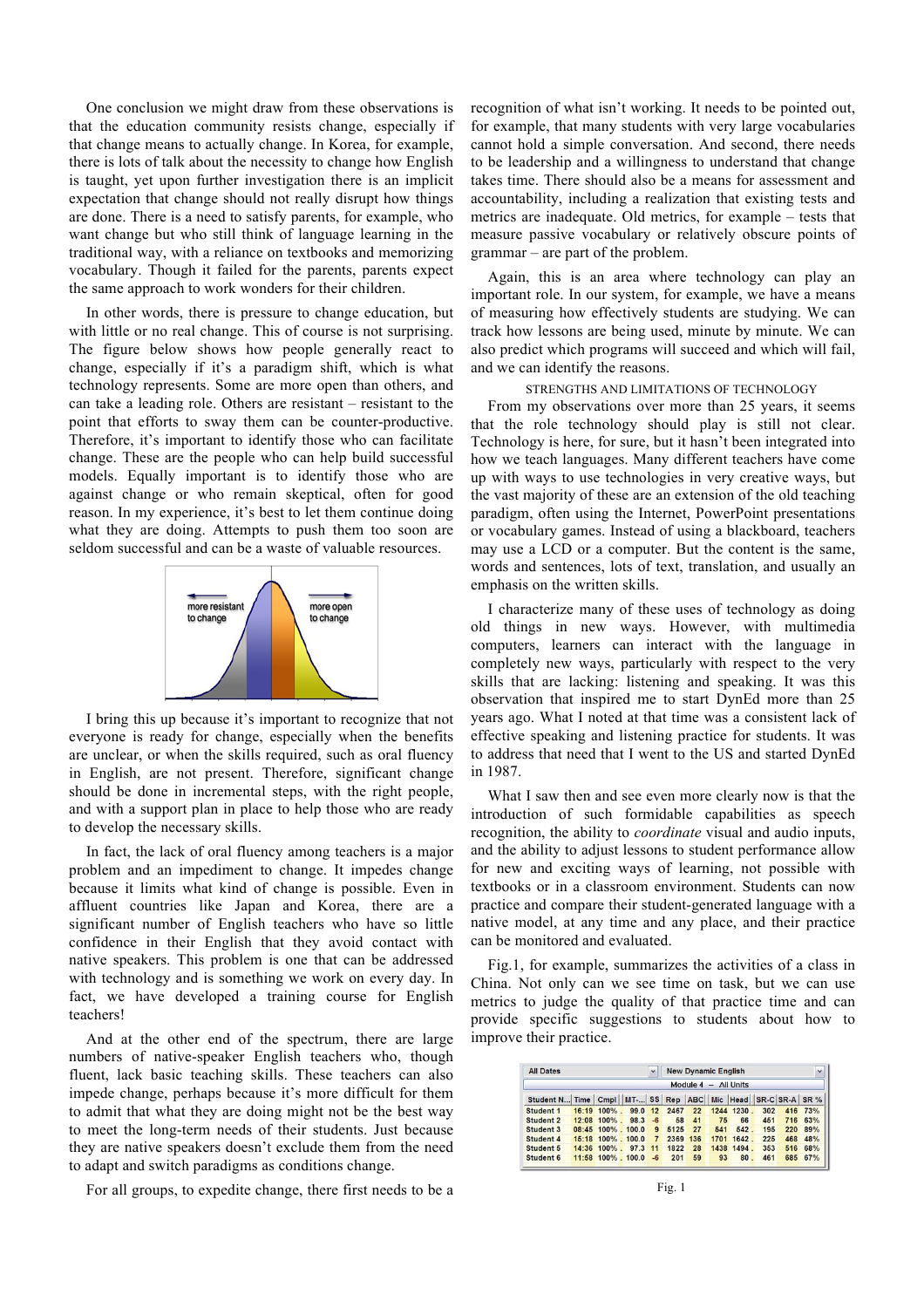And what about the teacher? Though technology has many strengths, I believe that the specific needs and cultures of students are best dealt with locally, in the classroom, with a teacher or tutor to guide, direct, and provide feedback – assuming of course that the teacher has the skills and is willing to play this role.

For these reasons, I have never been a proponent of elearning, where in many cases students are expected to learn on their own. Instead, I favor a *blended* model where teachers and technology work together, and where their roles are clearly defined.

To do this effectively, we need to articulate a model that defines the roles of the teacher and the technology. In addition, we need to monitor progress and measure both successes and failures. What this requires, in my view, is an expanded learning theory, one that takes into account the new capabilities of technology. In the rest of this presentation, I will outline some of the key points of the learning theory that has guided our programs, our training, and our testing.

To begin with, I will give a brief overview of the traditional approach and set up a contrast with the blended model that we have begun to implement.

### THE TRADITIONAL MODEL

The Fig. 2 below summarizes the typical language learning model we see in classrooms around the world. It shows typical ratios between classroom activities, homework, and language practice. Note that practice is minimal. This is a knowledge-based approach, where the teacher is the knowledge-giver and the students learn or memorize what is given to them.

When technology is used, it is often used to provide additional ways to get or exchange information, including activities where students interact with other students through the Internet. In this model, technology is seldom used in conjunction with the main syllabus. Note again the small percentage of time spent in actual language practice, especially the oral skills.

In this model textbooks are used extensively, and students memorize lists of words and rules of grammar. In the classroom, the teacher does much of the talking, and uses written text to set up listening and speaking drills. When students speak it is usually from rote memorization.

This is an important point. Memorization is different from language processing, where real choices are made in real time. I have seen many examples, in the traditional approach, where even students who have won speech contests cannot have a simple conversation, unless it is rehearsed. They have knowledge and memory of the language, but not the acquired skill that comes from practice. The distinction between memorization and skill acquisition is fundamental.

This is where a learning theory becomes important in deciding how best to use technology. Should technology be used to facilitate the traditional memorization of vocabulary words, or should it be used to facilitate language processing automaticity? Without a learning theory, there is no framework to support the choices we have to make.

## A LEARNING THEORY FOR A BLENDED MODEL

For teachers and students who use our programs, we have developed a learning theory, "Recursive Hierarchical Recognition" or "RHR". An understanding of this learning theory enables teachers to use our programs more effectively. This is one reason we stress the importance of teacher training and teacher support when working with schools.

RHR is based on research in neuroscience and cognitive psychology. It approaches language learning in a way that makes specific use of the capabilities of multimedia technologies. And it supports and defines a *blended* approach, where classroom activities and computer-based lessons play complementary roles and are linked together.

In the RHR blended approach, computer lessons provide multimodal language input and intensive practice, which is the key to language automaticity. Classroom activities provide extension and personalization of the language models previously introduced and practiced. The teacher acts as a coach and a facilitator, not a lecturer or entertainer. The Fig. 3 below shows the model, with its emphasis on practice.

Though RHR has similarities to other theories, such as Krashen's Comprehensible Input Hypothesis, it has the means to transform and *monitor* the learner experience as never before. It is this theory that guides the design and implementation, including teacher training and support. The model also requires and uses data collection and assessment, all done automatically and with metrics designed to measure what the theory says is important. Data is collected and analyzed, fed back into the design, and shared with teachers and students.

Like any good theory, RHR makes predictions that can be tested. It also provides insights into the learning process and takes advantage of research in other areas. Most importantly, it provides a degree of clarity and a framework that can support and direct teachers and students in their new roles.

What are some of the main points of this learning theory? First, it makes use of insights from the neurosciences, especially regarding memory systems. In particular, it approaches language processing as primarily a skill, not knowledge or conscious understanding. It isn't a knowledgebased approach.

From the neurosciences, we know that an important part of skill learning involves the development of procedural memory (i.e. skill memory). Skill acquisition is a process that generally occurs over many repetitions of a learning

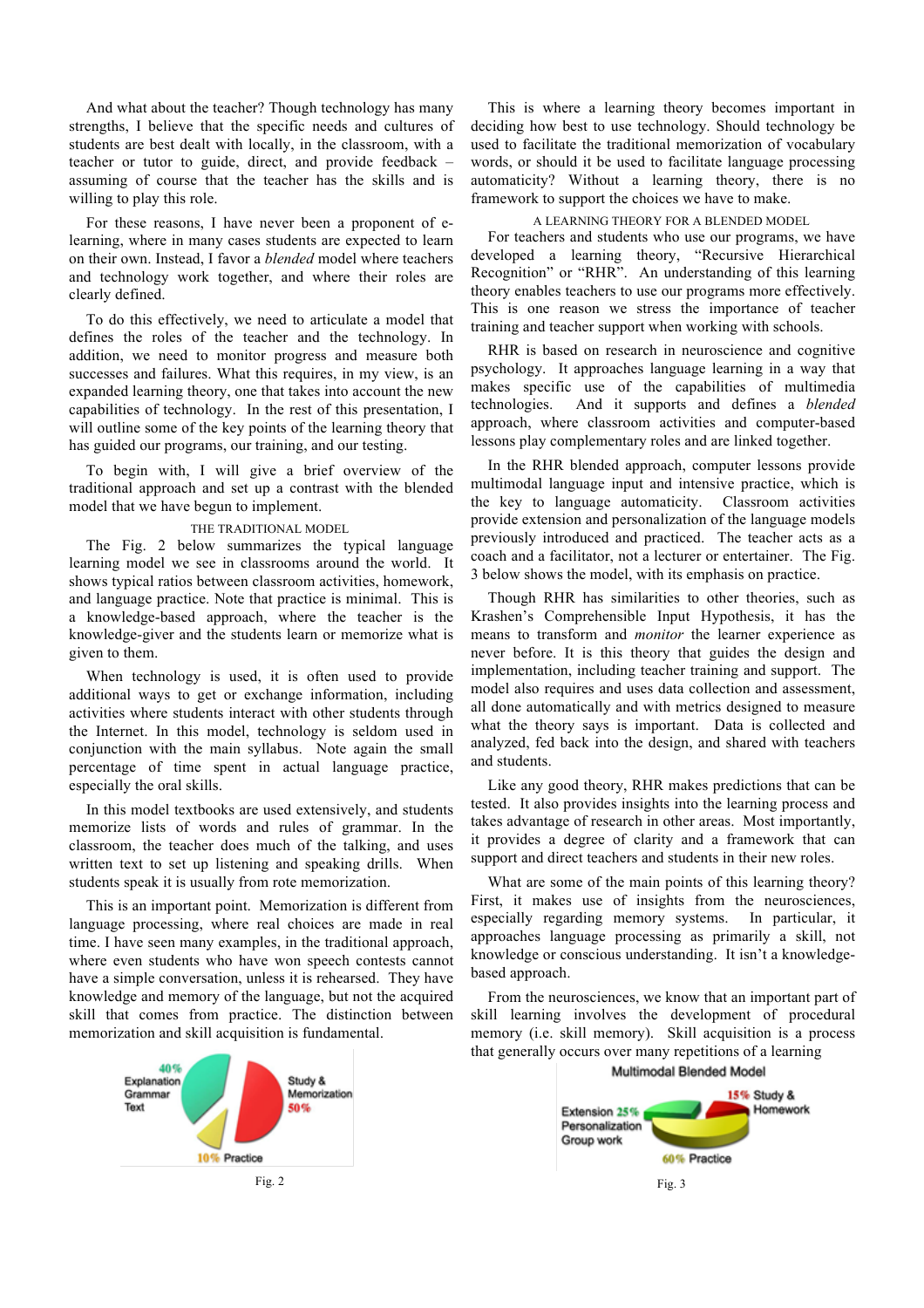activity, distributed over a suitable period of time.

Skills are acquired through practice, not study or memorization. Or rather, it's a different kind of memorization. In fact, skill memory, or procedural memory, is what allows for language automaticity, a key idea in RHR.

Language automaticity means the skill to automatically process language patterns, without conscious thinking or analysis. According to RHR, without automaticity, language fluency is not possible. If we accept this, then the development of automaticity becomes one of the primary goals of language learning.

Automaticity, as a skill, is developed through repetitive practice, and is stored as an implicit memory, an automatic sequence of language processing actions, much like playing a sequence of notes on a piano. Once a sequence is mastered, such as recognizing and grouping words into a phrase, it can be carried out automatically, without consciously attending to each step. This is important for language processing because conscious processing takes time, and the oral skills in particular require fast processing.

In fact, conscious processing interrupts the process. If you're in the jungle and you hear a lion roar, you start running and your heart starts racing even before you know you're afraid.

Second, to develop language automaticity, RHR distinguishes between the 4 skills. It notes that the oral skills are *temporal* skills, or time-based skills, and the written skills are *spatial* skills. The oral skills are time-based because they deal with a moving stream of language patterns. These sound patterns go through the brain once, without stopping. The written skills, on the other hand, deal with text, which is spatial. You can stop and look at it.

When processing oral speech, the language is held in working memory and processed very quickly. This kind of memory is limited. According to neuroscientists, it lasts between one and five seconds, and can hold from four to seven chunks of information. To hold language in working memory, the brain uses pattern recognition logic to group and process the language input into larger chunks.

Individual words, for example, are grouped into phrases, which are larger chunks. The three words, for, two, hours, can be grouped into one chunk: *for two hours*. Once it is recognized as a chunk, rather than individual pieces, it can be processed very quickly. The sentence, *She stayed at the party for two hours*, can be seen as two or three chunks rather than eight words. You can try this experiment for yourself when you repeat a long phrase or sentence, such as: "*She got wet/ because it started to rain/ and she didn't have her umbrella*."

For the oral skills, time pressure, or *temporal tension*, activates the chunking mechanism. The brain attempts to chunk language patterns so that the language input can be processed in the working memory. In fact, according to RHR, language fluency is proportional to the ability to chunk language.

Developing the ability to recognize and process larger chunks of language is the key to oral fluency. This skill is

different from reading texts, yet in traditional language teaching text is used to introduce language patterns. This is one reason traditional language teaching is so inefficient. Text and textbooks are spatial, not temporal.

According to RHR, the use of text interferes with the development of oral skills. The use of text reduces temporal tension. Temporal tension activates the brain's pattern recognition logic to identify new patterns that can aid in the chunking process. Without this tension, the identification process is bypassed. You can feel this yourself when you look at subtitles or use text support. Without the right level of temporal tension, students can become bored with repetition. Temporal tension keeps the brain engaged, as long as it's at the right level

Temporal tension is a positive force. It engages the learner and helps the brain learn. In the figure below, for example, the brain instantly and naturally fills in the expected pattern. It takes incomplete information and extrapolates, or infers the rest. RHR takes advantage of this natural learning force. As illustrated the Fig. 4 below, the brain wants to complete patterns, fill in gaps, and make sense of things. It relates things to its long-term memory and to familiar contexts.

Third, in the RHR approach, the key patterns of English are carefully introduced so that the brain learns to recognize and use them. The learning sequence is: familiarization; then recognition; then comprehension; then practice and mastery; and finally, review and automaticity.

In this process, RHR takes advantage of the fact that computers can provide both language input and language practice better than textbooks or even classroom activities, where too much repetition is inefficient. Computers have an advantage because they can provide multimodal language input and practice activities far superior to anything possible with a textbook.

By multimodal, I mean the coordinated, synchronized activation of visual, auditory, conceptual, and other systems within the brain, including long-term memory.

Also from research in neuroscience, we are learning about the nature of brain plasticity, the kinds of changes in the brain that occur when learning takes place. We know that multimodal activities in particular enhance the creation of new or strengthened synaptic connections, which is the stuff of new memories. As the famous neuroscientist, Donald Hebb said: *Neurons that fire together, wire together*.

Language processing requires many neural systems to interact, with information flowing upward and downward within the brain. Fig. 5 illustrates how various processors in the brain communicate with each other and the working memory.

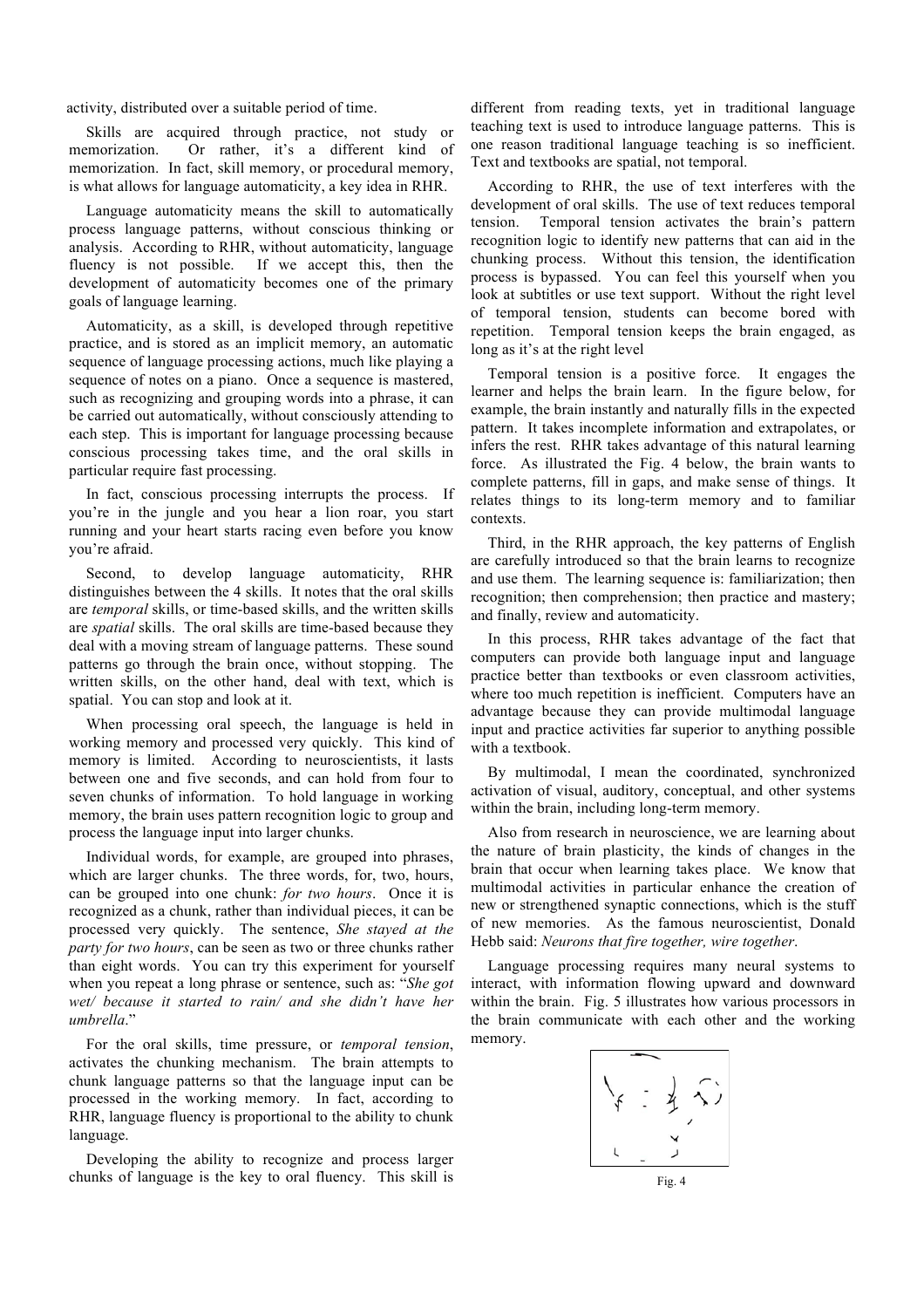During multimodal practice, students are coached to listen multiple times to a language model in context. This language input is supported by synchronized, visual input of an iconic nature, such as geometric figures, charts, or arrangements of pictures designed to express causal relationships. This kind of visual input helps learners to infer or guess the meaning of a language pattern, especially when animated or brought into focus so that the visual and auditory inputs are appropriately synchronized.



With each passing sentence or question, the underlying language patterns and gaps become familiar, then recognized, and then comprehended, provided that the input has been sequenced appropriately. This learning sequence doesn't happen the first time through, of course, but with multiple cycles and repetitions.

A well-designed multimedia program can optimizes this process, both in the presentation of language models and in the interactive exercises that support them. In particular, long term (LT) memory, visual information, and conceptual processors work together to help decode and fill in comprehension gaps – a scaffolding process.

RHR takes advantage of the brain's innate ability to guess and make sense of things. It fills in gaps, and gaps create interest if the gaps are not too great. In fact, the brain enjoys learning in this way – an approach similar to how we learned our first language. Let's remember how often young children like to hear the same story told over and over again, even when they miss many of the language details.

Fourth, RHR says that language chunks are built around concepts and that these concepts are part of the structure of the brain. In fact there is evidence that there are structures in the brain – cortical columns – that may specialize in specific concepts, such as size, shape, or number. These elements of meaning structure our perceptions. They are the dimensions of our world, and as such, they are reflected in the structure of language.

In RHR, the sequencing of concepts is also important. The language presentation follows a hierarchical order. Frequent, concrete concepts, such as duration and location in time, are introduced and practiced first.

In RHR lessons, vocabulary is best taught in phrases and sentences, not as individual items. Not only does this approach help students gain a better sense of the meaning of words, which are heavily dependent on context, but it also gives students a handle on how each word is used.

Taught this way, in phrases and sentences, the chunking skill develops at the same time. As the chunking ability improves, it carries over to the written skills, reading and writing, where students are then able to process language in larger units than individual words.

In fact RHR predicts that oral fluency facilitates the development of written fluency, since language chunking is utilized in all 4 skills. Lessons should follow the *4-skills path*: listening, speaking, reading and writing. The oral skills facilitate and support the written skills, and the written skills reinforce and extend the oral skills.

And finally, RHR specifies the role of teachers and classroom activities so that they support and extend what the students have practiced during self-study with the courseware. Just as a music teacher shows students how to practice, and has the students perform what they have practiced, the role of the language teacher is to coach and facilitate rather than be a knowledge giver.

Lecture and explanation is minimized. Instead, teachers coach students in how to practice effectively. Teachers facilitate classroom interactions that extend and personalize the language models from the computer-based lessons. This complementary relationship between practice and classroom extension is the secret to a successful blend, rather than a mix of oil and water, where classroom activities are unrelated to what the students have practiced.

In this blended model, both computers and the classroom have important roles to play. The strengths and limitations of each are recognized. In the computer-based lessons, language models are presented and practiced in an interactive, multimedia format. Learners are active, not passive, and work at an optimal language level which is adjusted and monitored for each individual by the software.

Compared to a classroom-only approach, the advantages of this kind of practice are manifold, particularly in the total amount of productive time on task. If coached properly, the number of learning encounters per session is significantly higher than in a classroom-only scenario and can be monitored.

In addition to the computer-based lessons, the classroom provides the human element, accommodating the needs and lives of learners in a social context. In the classroom or tutorial sessions, students make short presentations, do roleplays, work in pairs or small groups, and do dictations that expand vocabulary and build on the language models.

In short, students use the language to communicate about their lives, their jobs, their families, and their interests. Memorization is used, but held to a minimum. The teacher sets up activities and provides directions and feedback, and allows for 'happy accidents' to occur so that the class is alive. Of course the teacher also assigns additional reading and writing support, as well as homework assignments, along with anything else mandated by the school curricula.

In this skills-based approach, multimodal practice activities form the core of the learning process. The teacher is in overall control, not only in the classroom, but in setting and monitoring learning paths for the students. For real success in this model, the teacher should be familiar with the